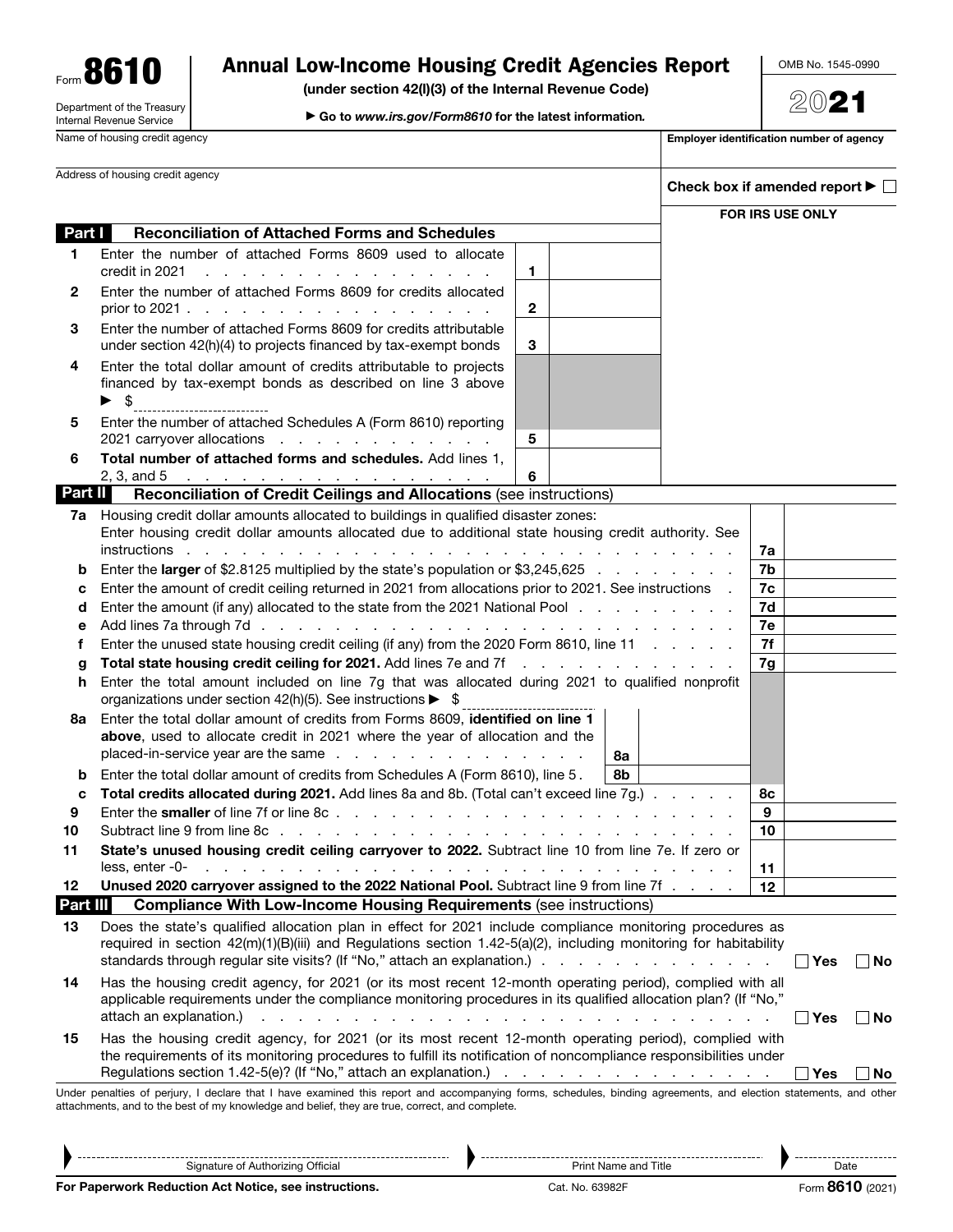# General Instructions

Section references are to the Internal Revenue Code unless otherwise noted.

### Future Developments

For the latest information about developments related to Form 8610 and its instructions, such as legislation enacted after they were published, go to *www.irs.gov/Form8610*.

## What's New

The population component of the state housing credit ceiling for 2021 is the greater of \$2.8125 times the state's population or \$3,245,625.

For calendar year 2021, the state housing credit ceiling for California has been increased. See P.L. 116-94, section 207, for more information. In addition, certain states are able to increase their housing credit ceiling. The guidelines for these increases are explained in *Credit ceiling increases* under *Purpose of Form* below.

# Purpose of Form

Housing credit agencies use Form 8610 to transmit Forms 8609, Low-Income Housing Credit Allocation and Certification, and Schedules A (Form 8610) to the IRS. Form 8610 is also used to report the dollar amount of housing credits allocated during the calendar year. The housing credit agency must not allocate more credits than it is authorized to allocate during the calendar year.

Generally, the state housing credit ceiling for 2021 for any state is the sum of:

1. The larger of \$3,245,625 or \$2.8125 multiplied by the state's population;

2. The amount of state housing credit ceiling returned in 2021 from allocations made prior to 2021;

3. The amount, if any, allocated to the state from the National Pool; plus

4. The unused state housing credit ceiling, if any, for 2020.

See Regulations section 1.42-14 for more information.

Credit ceiling increases. For 2021, the housing credit ceiling for eleven states and Puerto Rico is increased to the extent of the aggregate housing credit dollar amount allocated by a state's housing credit agency to buildings located in a qualified disaster zone. Any increase is limited to the lesser of \$3.50 multiplied by the state's 2020 population residing in qualified disaster zones in the state, or 65% of the state's 2020 credit ceiling. See the instructions under *Line 7a*, later.

Note: The Consolidated Appropriations Act of 2021 (P.L. 116-260) defines a qualified disaster zone as that portion of any qualified disaster area which was determined by the President, during the period beginning on January 1, 2020, and ending on the date which is 60 days after the date of the enactment of this Act (February 25, 2021), to warrant individual or individual and public assistance from the federal government under the Robert T. Stafford Disaster Relief and Emergency Assistance Act by reason of the qualified disaster with respect to such disaster area. COVID-19 related disasters are not included in this definition.

## Who Must File

Any housing credit agency authorized to make an allocation of the credit (even if no credit is actually allocated) on a Form 8609 or carryover allocation reported on a Schedule A (Form 8610) to an owner of a qualified low-income building during the calendar year must complete and file Form 8610. In states with multiple housing credit agencies (including states with constitutional home rule cities), the agencies must coordinate and file one Form 8610.

If a housing credit agency has granted any project relief for carryover allocations discussed in section 6 of Rev. Proc. 2014-49, 2014-37 I.R.B. 535, the agency must attach to Form 8610 a copy of Schedule A (Form 8610) for each project for which it has approved relief. The attached copy of Schedule A (Form 8610) must have the box checked that indicates the housing credit agency granted carryover allocation relief under Rev. Proc. 2014-49. The housing credit agency should only include Schedules A (Form 8610) for projects receiving approval of the carryover allocation relief since the agency last filed Form 8610. The information from these particular Schedules A (Form 8610) isn't included on any line in Part I or Part II of Form 8610.

If a housing credit agency has granted any project relief to toll the beginning of the first year of the credit period as discussed in section 10 of Rev. Proc. 2014-49, the agency must attach to the Form 8610 filed for the calendar year in which the President declared the area a major disaster area a statement containing the following information: (1) the name, address, and TIN of the building owner; (2) the address of the building; (3) the building identification number (BIN); and (4) the agency-approved first year of the credit period. The statement should be labeled "Relief Under Section 10 of Rev. Proc. 2014-49." The statement should be signed by an agency-authorized official and a copy of the statement should be provided to the building owner.

## When To File

File the 2021 Form 8610 with accompanying Forms 8609 (with only Part I completed) and Schedules A (Form 8610) by February 28, 2022.

### Where To File

Send Form 8610 and attached forms and schedules to:

Department of the Treasury Internal Revenue Service Center Philadelphia, PA 19255-0549

### Penalty

The \$100 penalty under section 6652(j) applies to any failure to file Form 8610 when due.

# Specific Instructions

Note: The primary housing credit agency may rely on information provided by any constitutional home rule city or local housing credit agency under Temporary Regulations section 1.42-1T(c)(3) or (4).

To ensure that Form 8610 is correctly processed, attach all forms and schedules to Form 8610 in the following order.

1. Forms 8609.

2. Schedules A (Form 8610), not including those for projects approved for carryover allocation relief under Rev. Proc. 2014-49.

3. Schedules A (Form 8610) for projects approved for carryover allocation relief under Rev. Proc. 2014-49.

## Amended Report

If this is an amended Form 8610, check the "amended report" box. Use the same version of the form that was originally filed (for example, a 2021 Form 8610 to amend the 2021 report, a 2020 Form 8610 to amend the 2020 report, etc.).

Complete only those lines that are being amended by entering the correct information. Attach any additional documentation necessary to explain why an amended Form 8610 is being filed.